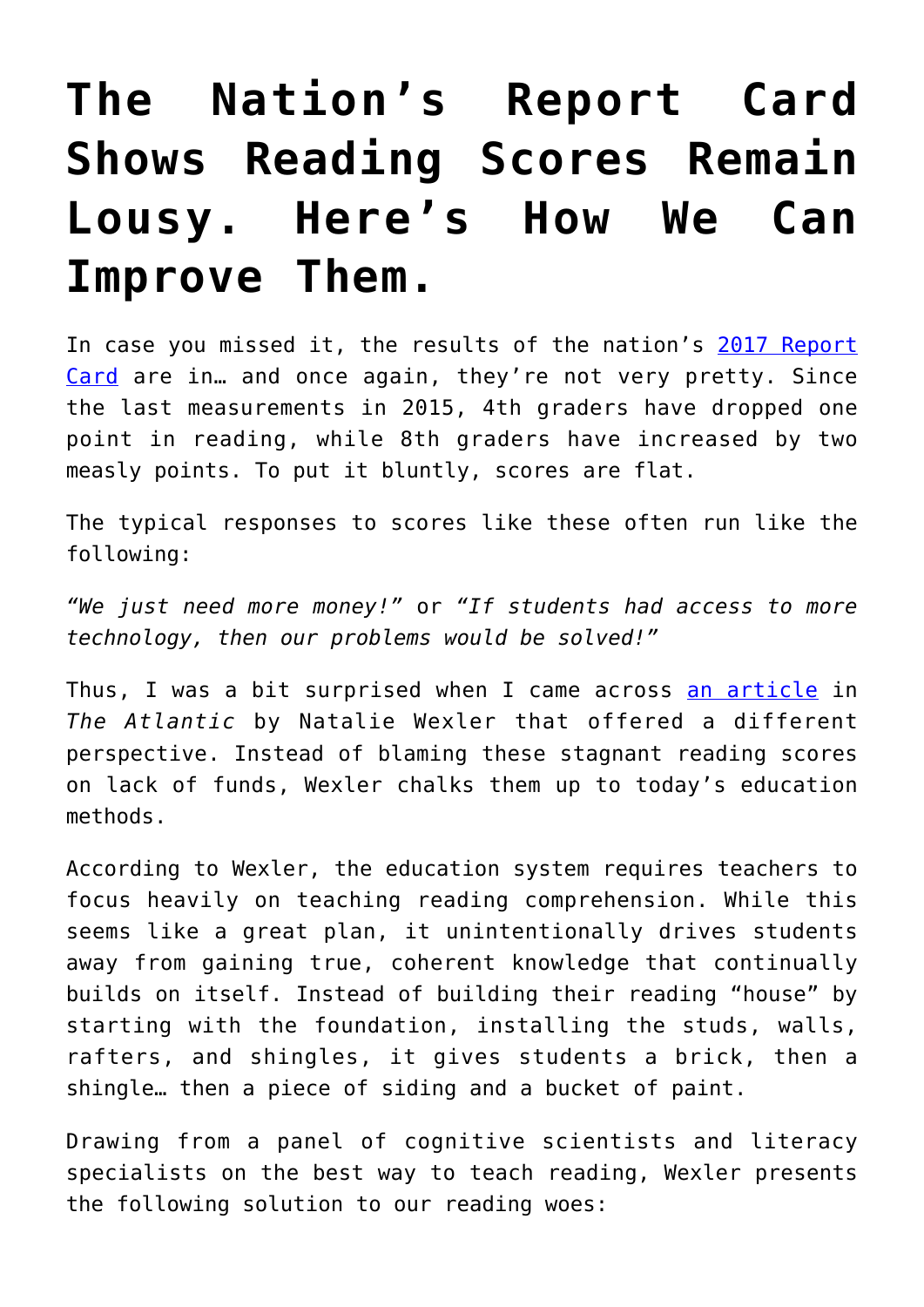*"The implication is clear. The best way to boost students' reading comprehension is to expand their knowledge and vocabulary by teaching them history, science, literature, and the arts, using curricula that guide kids through a logical sequence from one year to the next: for example, Native Americans and Columbus in kindergarten; the colonial era and the American Revolution in first grade; the War of 1812 and the Civil War in second grade, and so on. That approach enables children to make sense of what they're learning, and the repetition of concepts and vocabulary in different contexts makes it more likely they'll retain information. Not to mention that learning content like this can be a lot more engaging for both students and teachers than the endless practice of illusory skills."*

The interesting thing about this idea, is the fact that it is the exact one which schools followed for centuries through the classical education model. Dorothy Sayers (1893-1957), a classicist and author, laid out this model of education for a modern audience in a document entitled, "[The Lost Tools of](http://www.gbt.org/text/sayers.html) [Learning.](http://www.gbt.org/text/sayers.html)"

According to Sayers, education is a set of tools that works together to build a coherent structure of knowledge upon which to base thinking and right living. This approach to education "armed" students for the tasks of life far better than the "piecemeal" approach common in today's schools.

*"And today a great number–perhaps the majority–of the men and women who handle our affairs, write our books and our newspapers, carry out our research, present our plays and our films, speak from our platforms and pulpits–yes, and who educate our young people–have never, even in a lingering traditional memory, undergone the Scholastic discipline. Less and less do the children who come to be educated bring any of that tradition with them. We have lost the tools of learning–the axe and the wedge, the hammer and the saw, the*